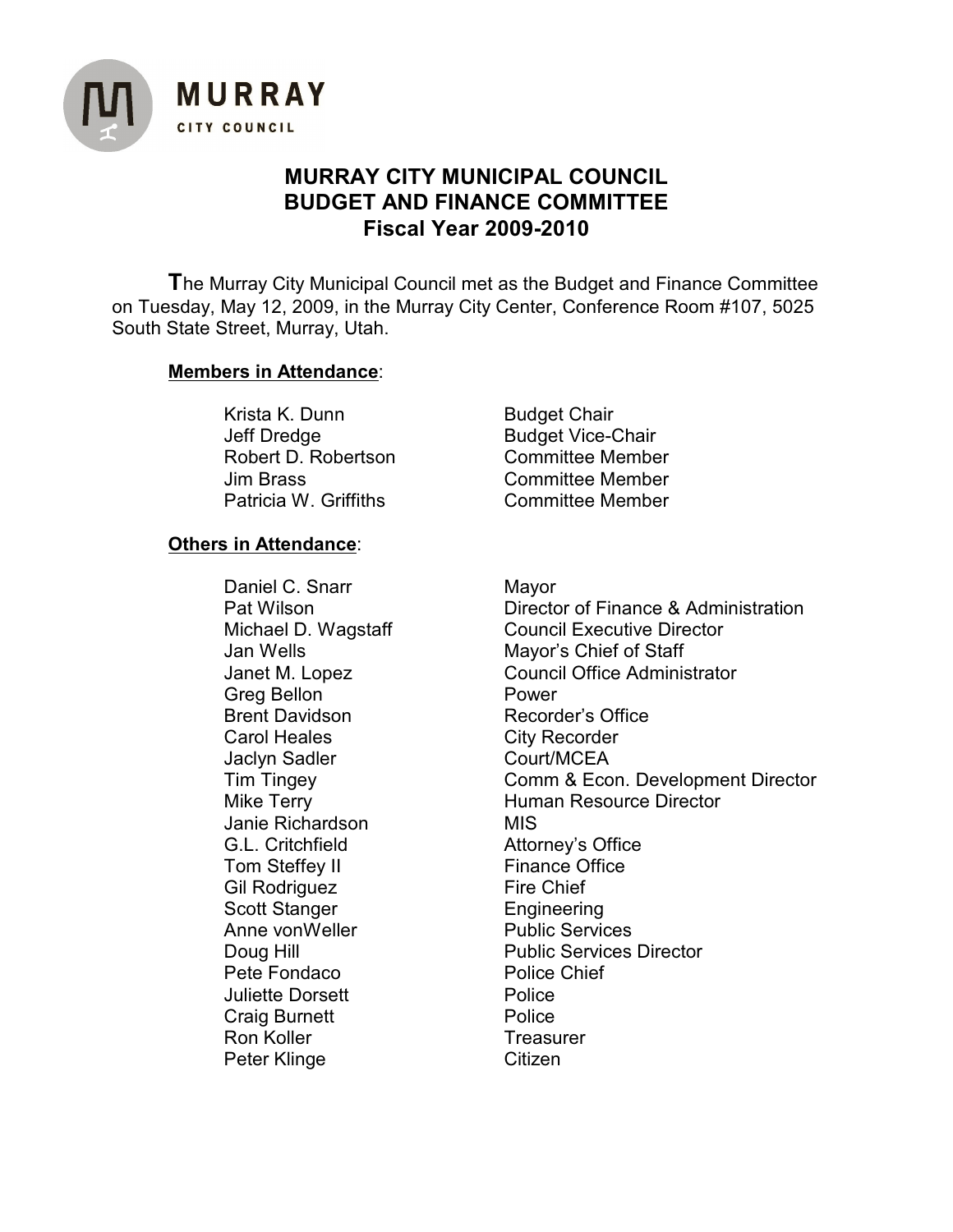Budget Chair Krista Dunn called the Budget and Finance meeting to order at 5:00 p.m. and began by thanking everyone for making changes in the budget in such a short time. She expressed her pleasure at seeing what was removed and the thought that went into the revised plans.

Ms. Griffiths asked Ms. Wilson for an explanation of the last sales tax revenue report. Ms. Wilson stated that the redistribution amount was not included, however, overall, the receipts were down by 10%. Ms. Wilson did not see Honda's tax results listed so she is following up to discover what happened.

Ms. Dunn confirmed that from those expenditures being eliminated in other departments, additional money will be allocated for roads. She explained that every year the Council has cut road projects when it was necessary to trim budgets. Her desire is to make more progress on the long list of roads that are failing and getting worse. She offered her apology that this is the justification for many of the cuts.

Ms. Dunn explained that the request to the department heads was to reduce up to 5% of the budget, prioritize the items, or justify why cuts of that size could not be made. She feels that most departments have done a good job of reaching this goal.

Ms. Griffiths asked for clarification regarding the priority of the cuts. Ms. Wells suggested that the department head give information on priority as each area is addressed.

Mr. Brass mentioned that he is not a fan of across the board percentage cuts, however, there are items, such as professional services, with large dollar amounts in the budget. Many departments use that item, but others do not. He would like to see line items such as that cut, and later, if the money is needed it could be added back in. He confirmed that he does not want to impact public safety or system reliability in utilities, and finally, the Council does not want to be forced into a position to lose people. This is a difficult economic environment. His company is very financially sound, although, there have been lay offs in his operation, 50% cut in St. George, eight people in Orem, and others in Salt Lake. Outside the public sector, jobs get cut and these are the same people that pay taxes and cover City expenses. We do not want to see that happen. In six months, there is hope that things will improve. Michael Brodsky is selling units again and he is optimistic about the economy. Confidence needs to be restored.

**Justice Court**: Ms. Dunn mentioned three areas where cuts were offered in the Court: education and training, office supplies, and defense counsel. Jaclyn Sadler stated that policies have changed to help bring in more revenue through traffic school and tickets. Cutting unnecessary office supplies, and making due with less, has been requested of the employees.

Ms. Wilson commented that only one public defender is necessary cutting that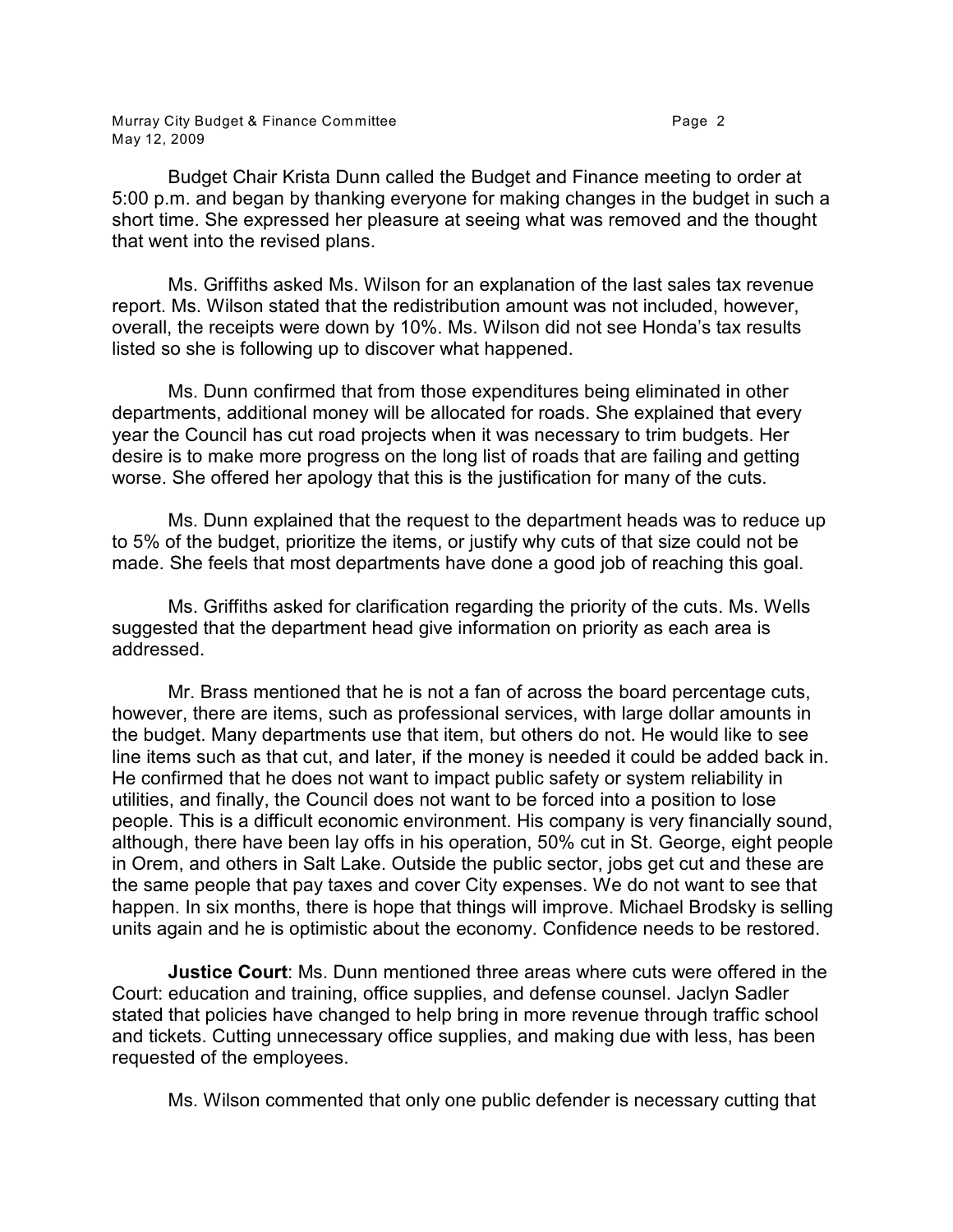Murray City Budget & Finance Committee **Page 3** Page 3 May 12, 2009

expense by \$50,000.

Ms. Dunn would prefer not to cut training, so that Murray employees have the best expertise and knowledge possible.

Ms. Griffiths mentioned that for travel many times the conferences include meals and when that is the case, then meals should be deducted from the per diem amount paid out. Ms. Dunn agreed with that.

This would cut \$55,000 from the Court budget. Mr. Dredge figured that with these decreases the court budget would be 13% less than the previous year actual expenditures and 17% less than budgeted.

**Mayor's Office**: This budget proposes to eliminate the Utah League of Cities and Towns (ULCT) Conference. Mayor Snarr commented that he is really not comfortable cutting the ULCT Conference but will if necessary, however, if the Council chooses to go, he would like his office to attend, as well. Ms. Dunn agreed that it is an important meeting.

Ms. Griffiths stated again that this is a case where meals are included and can be deducted from the per diem given. She feels that if meals are paid for, then the attendees should plan to attend because it is tax payer money that has been spent. In addition, she feels it would be wise to car pool and eliminate some mileage expense.

Mr. Robertson commented that with changes to the elected officials next year, it will be important for members to attend these important training sessions. The special training for new council members should be attended also. Mr. Brass agreed.

The Mayor's budget includes money for the Hall of Honor, although he has cut the amount back. There is one planned for the current year, and none was done the previous year. It is a spring event.

There was discussion on the computers, and they are working okay at the time. Mr. Larsen said that the majority of the personal computers in the City are more than four years old, and 25 to 30% are more than seven years old. The City gets the maximum life.

Ms. Dunn said that many departments have cut the computers and if half of them fail, then there is no money for computers. The Mayor said it could be left in but not spent if unnecessary. Ms. Dunn thought that was a good idea. The \$300 for local conferences is okay to leave in the budget.

Mr. Brass stated that he feels the Mayor's travel is okay, and he is comfortable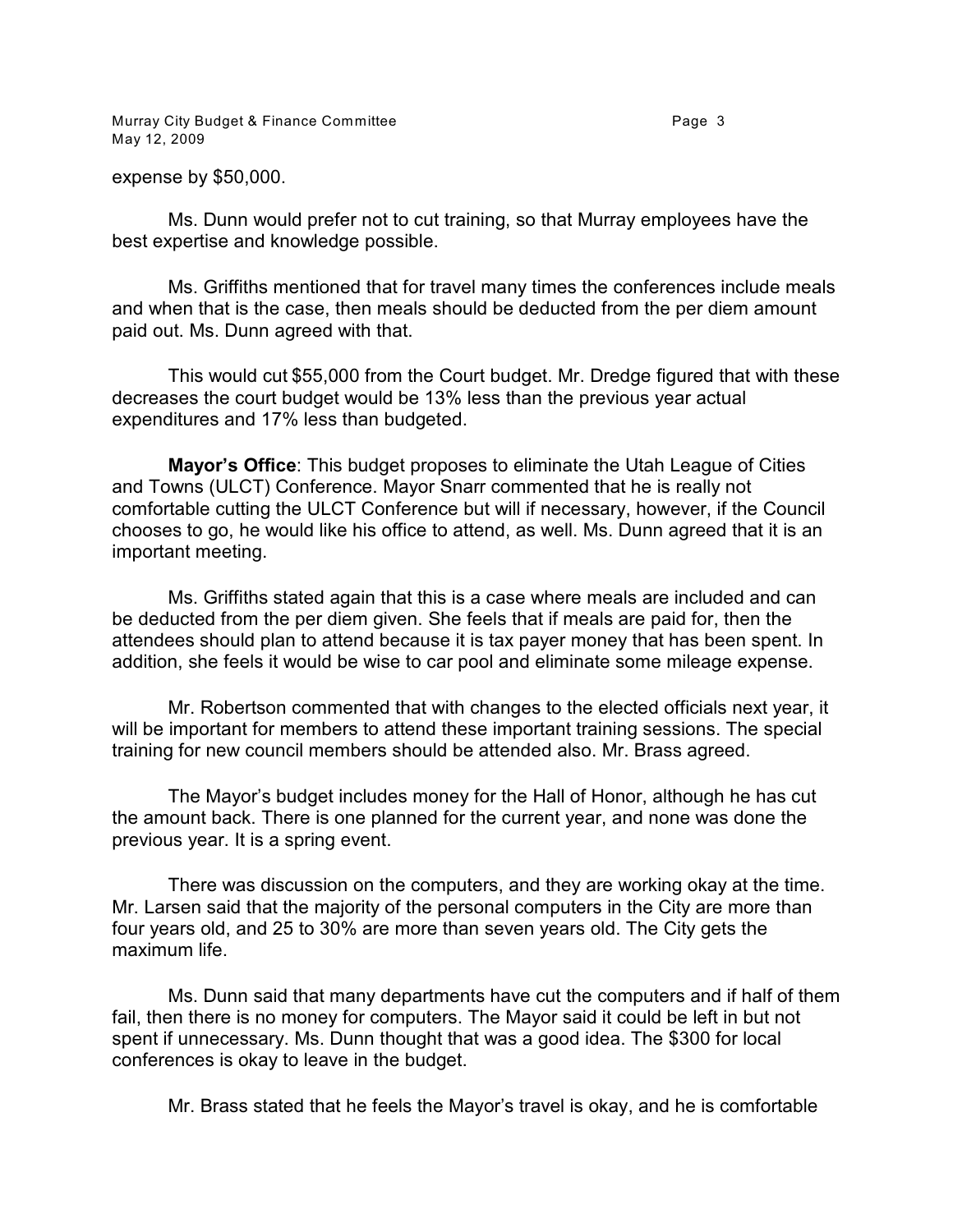Murray City Budget & Finance Committee **Page 4** Page 4 May 12, 2009

leaving the money for computers in.

Mr. Wagstaff said that the reduction was \$4,400.

**Human Resources (HR)**: Mr. Terry gave the items he is willing to cut a higher priority number. HR proposed to cut office supplies by \$500.

Mr. Dredge asked if there is centralized purchasing to obtain volume discounts. Ms. Heales responded that there is a state contract that most people buy from. Office Depot gives the City about a 40% discount from the published prices.

Ms. Griffiths asked about printing costs. Mr. Terry stated the personnel handbook updates are on the web site, so they are no longer printed. Ms. Griffiths suggested that electronic files and reference would be preferable.

Vehicle maintenance is for a 1997 car and it is unknown what will be necessary. Two years ago about \$3000 was spent and currently less than \$100 has been used in repairs. Mr. Brass suggested that be left in the budget.

Ms. Dunn said that the computer money should be left in. Others agreed.

The professional services line item is for personnel matters, which is an unknown amount from year to year, and should be left in. Education and training should be left in.

The Civil Service Commission and Disability Boards have both been discontinued, therefore, \$1,500 can be eliminated. This produces a decrease of \$2,600 from the HR department.

**Finance**: The first line is office supplies and then telephone, which is fine to be cut.

Ms. Dunn asked about the travel, which she feels should be left in the budget. Ms. Wilson stated that about half of her training can be done locally. She did not attend the Government Finance Officers Association (GFOA) meetings last year, and she really does learn a lot at the national level. Some of these meetings are for certification. This will be left in.

Books and subscriptions can be cut. And the software for the payroll module can be left in, commented Ms. Dunn. Others agreed. Mr. Brass feels this will save money in the long run.

Overall, \$4,000 can be cut from the finance budget. Mr. Dredge mentioned that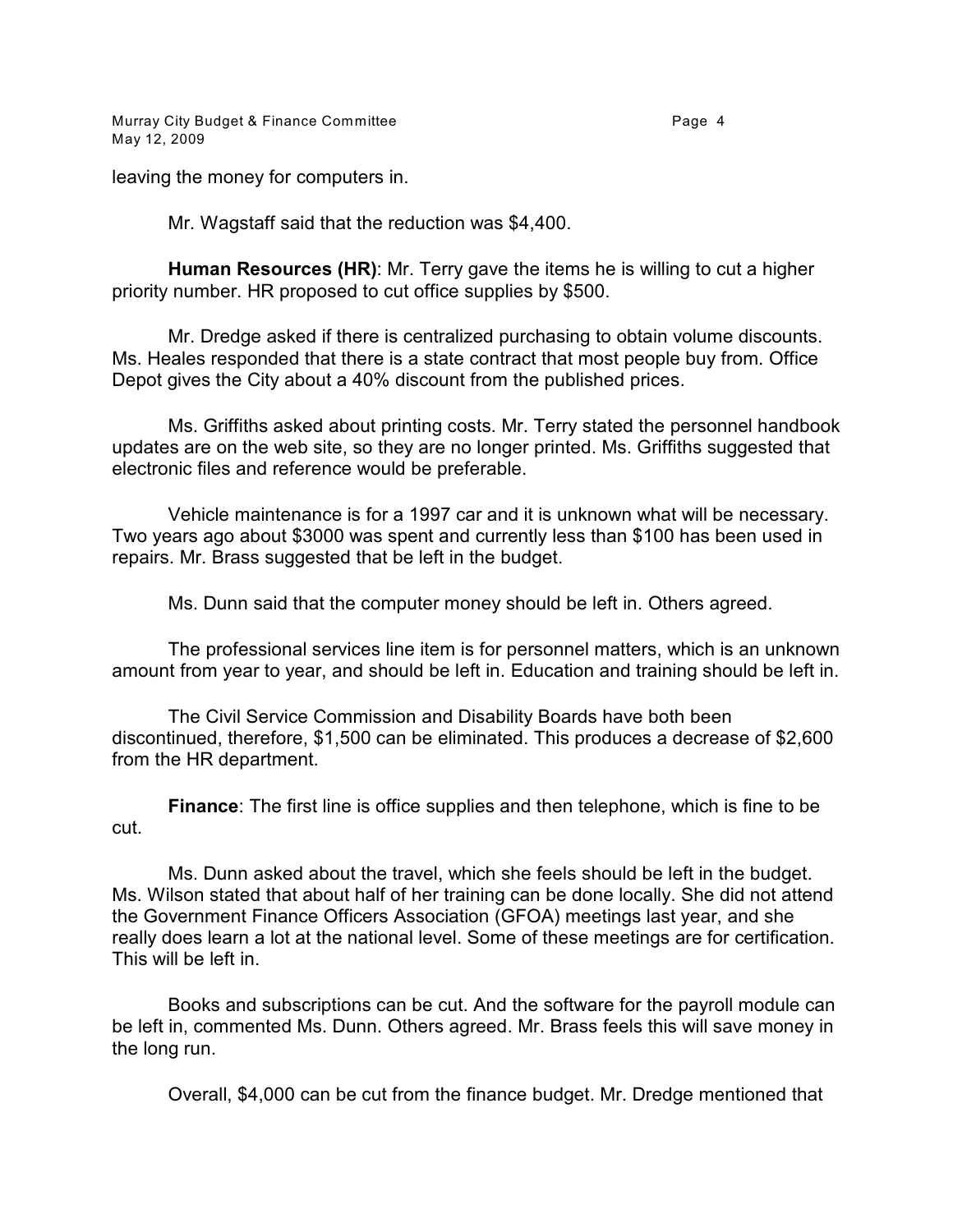Murray City Budget & Finance Committee **Page 1** Page 5 May 12, 2009

this is up 23% from the prior year actual expenditures, which is primarily the software expense, and it is down 11% from the previous budget.

**Customer Service**: Vehicle purchase is budgeted at \$15,000, and Ms. Dunn asked if it can be delayed for a year, although, she is concerned that the next budget year will have the added burden of these delayed items.

Office supplies are proposed to go down \$1,000, books and subscriptions \$50.

 Education and training are budgeted at \$1,700. Mr. Brass asked if training would be a good thing for the employees now that staffing has stabilized. The HTE software conference is the important training and some could be used. Mr. Brass suggested that be left in the budget. Ms. Wilson said that she will see if it needs to be used.

The truck expense was to eliminate the last full sized truck being utilized. Ms. Wilson said there is money for maintenance if necessary, so the Council agreed to remove the purchase of the truck. Ms. Wells informed the group that it is a 1998 with about 70,000 miles. Mr. Dredge commented that if it is deferred, next year two will not be necessary, so it seems like an item that can wait.

The total reduction in the department will be \$16,050.

**Non-Departmental**: Ms. Wilson explained that she pulled some items out so that they could be tracked easier, therefore, some expense has been moved into a new line item and, overall, she was able to reduce \$10,500 from that budget.

The employees' incentive program has been moved into its own line item. Miscellaneous supplies and special supplies would be removed. Office supplies had a total of \$50,000, however, she has moved \$35,000 of that into a new postage line item, and left \$15,000 in office supplies, which is for the copy room and break room supplies. Contributions in the amount of \$5,000 will be eliminated. (That was for the non profit performing arts group.)

Total reduction of \$10,500.

**Treasurer**: Books and subscriptions, office supplies and telephone are not a problem to reduce. Small equipment is shown to reduce \$500, with \$1,500 left for replacement of the front terminal if it goes out, Mr. Koller commented.

Ms. Dunn said that the Treasurer's office may keep the money for education and training, and travel, as have all the other departments.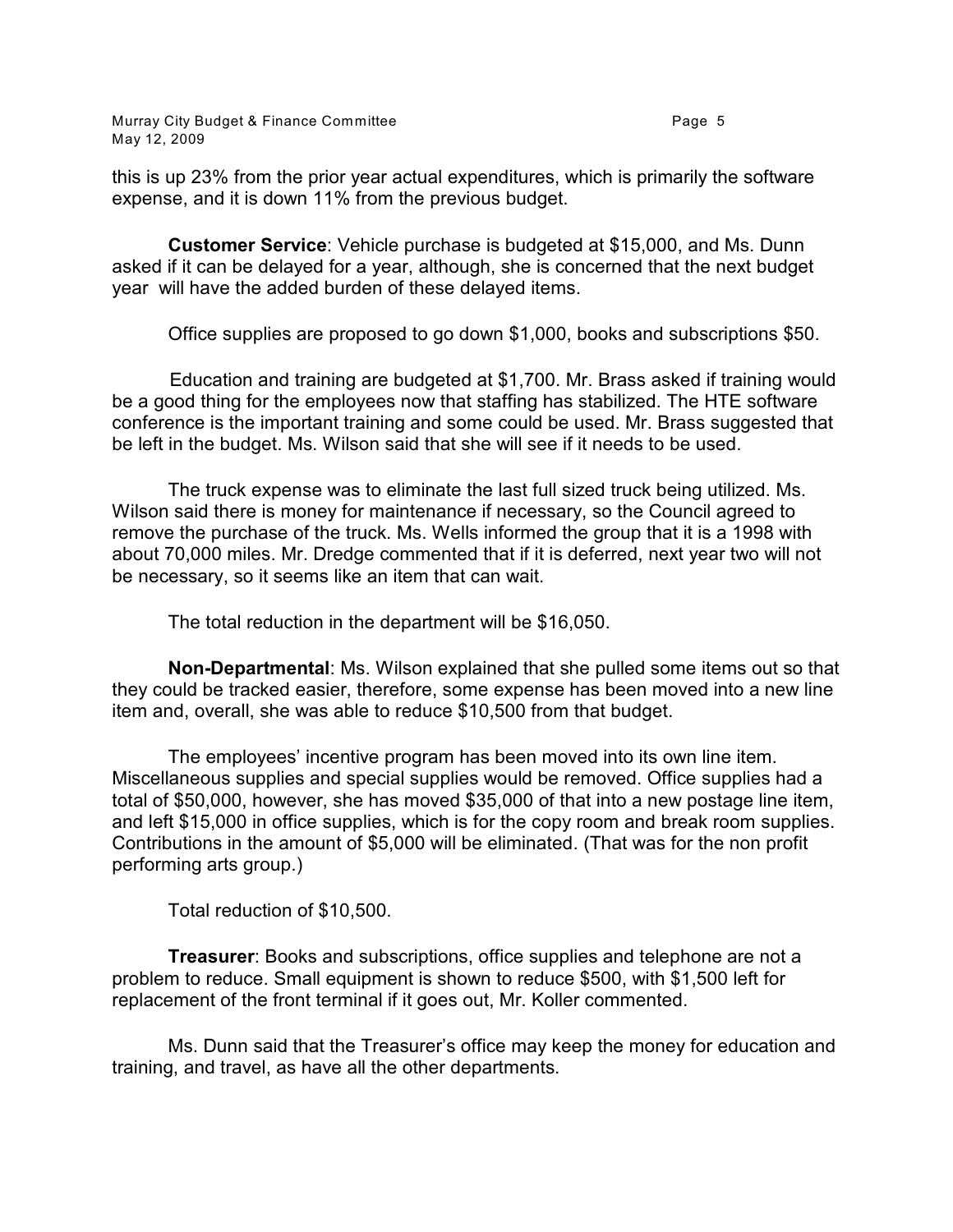Murray City Budget & Finance Committee **Page 1** 2012 1 2014 1 2019 1 2019 1 2019 1 2019 1 2019 1 2019 1 2019 1 20 May 12, 2009

Miscellaneous services can be cut and there will still be enough money for bank fees, and the shredding that needs to be done. Mr. Koller checked the costs for the last five years and figured he could reduce this item by \$2,000. Mr. Koller has reduced the equipment maintenance item and credit card discounts.

Total reductions will be \$3,900.

**Recorder**: In the Government Building department, Ms. Heales reduced the budget by more than \$21,000. Mr. Brass expressed his concern regarding this, based on the condition of the City Hall building. Mayor Snarr commented that in the current year repairs have exceeded the budget and he questions the wisdom of taking this money from the budget. It was the consensus of the group to leave it in.

**MIS**: Mr. Larsen explained that the car allowance has been the same for 14 years and he proposed to raise it this year, however, he will take it back to the previous level. Office supplies have been reduced by \$1,500. A couple of small items have been cut in software.

The professional services budget has been used historically, although, he can try to eliminate some projects. Mr. Larsen detailed the use of professional services as special projects done for servers, for DVD systems upgrade, for software to be set up, consultants to come in for specialized things, and for SunGard HTE. One large project planned is operational review, to make sure the department is doing the right things in the right way. Upgrading the current imaging system will require some professional services near \$7,000 to \$8,000.

Ms. Dunn pointed out that \$21,000 is still left in the account. She can either remove it now and add back in at mid year, if needed, or leave the entire amount in now.

The education and training budget is for an HTE conference to keep current on software and this reduction would prevent one person from attending. Mr. Dredge asked if two people need to go or could one attend and teach the other. Mr. Larsen stated that the applications they support are such a wide range that there is very little duplication between the two. They will go to different sessions within the same conference. Mr. Dredge asked if the City is on the latest version of HTE. Mr. Larsen said it is and another upgrade is scheduled this week.

Ms. Dunn stated that from her viewpoint, the funding needs to stay in for the HTE training. Others agreed.

GIS training has been reduced \$8,000 by not sending the number of people who generally attend. The City does receive some complimentary registrations. Ms.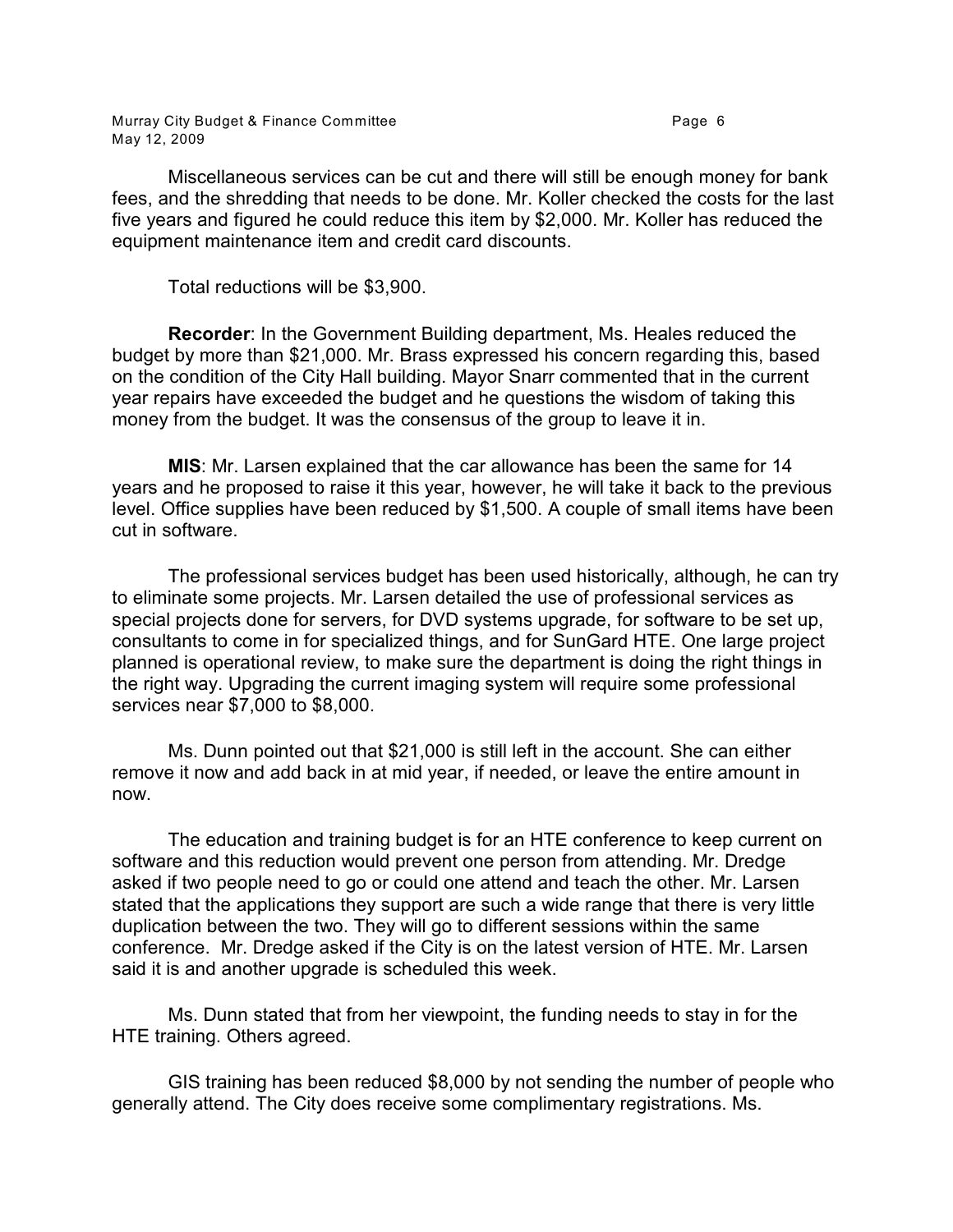Murray City Budget & Finance Committee **Page 7** and the Page 7 May 12, 2009

Richardson stated that registration is paid for four people, which is \$1,500 each. She said she cut that expense because it is out of state. There is very little GIS training available locally. She left in funding for a conference in Moab, and GSRI training because the software is changing so quickly that it is impossible to keep up without some training. Three of the City's four GIS people are certified GIS professionals so they require continuing education (CEU) to keep the certification. If they do not go to conferences this year, they will need to attend in the next couple of years to maintain the certification. Ms. Dunn asked if the staff is rotated in attending conferences or all go each year. Mr. Larsen said that Ms. Richardson goes every year, and typically he rotates two of the three programmers. Ms. Dunn asked how often the CEUs must be renewed. The GIS certification needs to be renewed every four years. Mr. Larsen recommended that Ms. Richardson be allowed to attend so that she can provide direction to the other staff members.

Mr. Brass suggested that \$4,000 be added back into the budget.

In the special supplies budget the amount has been lowered to \$10,000, which has worked for the last couple of years.

The data processing equipment shows a revised budget reduction of \$57,500. There are two items that Mr. Larsen would like to keep, if at all possible. Those are the handheld GIS receiver and the report writer software. Council members agreed to that request.

Total reductions to the MIS budget are \$53,600.

**Attorney**: The travel items will be left in the budget. Whether or not the City will need professional services is unknown. It was decided that there was some money remaining and if more were needed at mid year, it would be reallocated.

Ms. Dunn said the cuts were \$7,000 and \$2,000, for a total reduction of \$9,000.

**Police**: Mayor Snarr stated that there were several items here that he would like to remain in the budget. He feels the Dare, Great, and Citizen Academy Programs are very worthwhile and he would like to keep them operational. In addition, the Tasers are out of warranty and that could cause problems with lawsuit issues if the manufacturer does not stand behind them.

Chief Fondaco stated that he plans to replace the Tasers with funding from the JAG grant, so that can come out.

The Chief said that the air cards in the records line item can be reduced by \$2,400 because the cost has gone down. This is an additional item to be included in the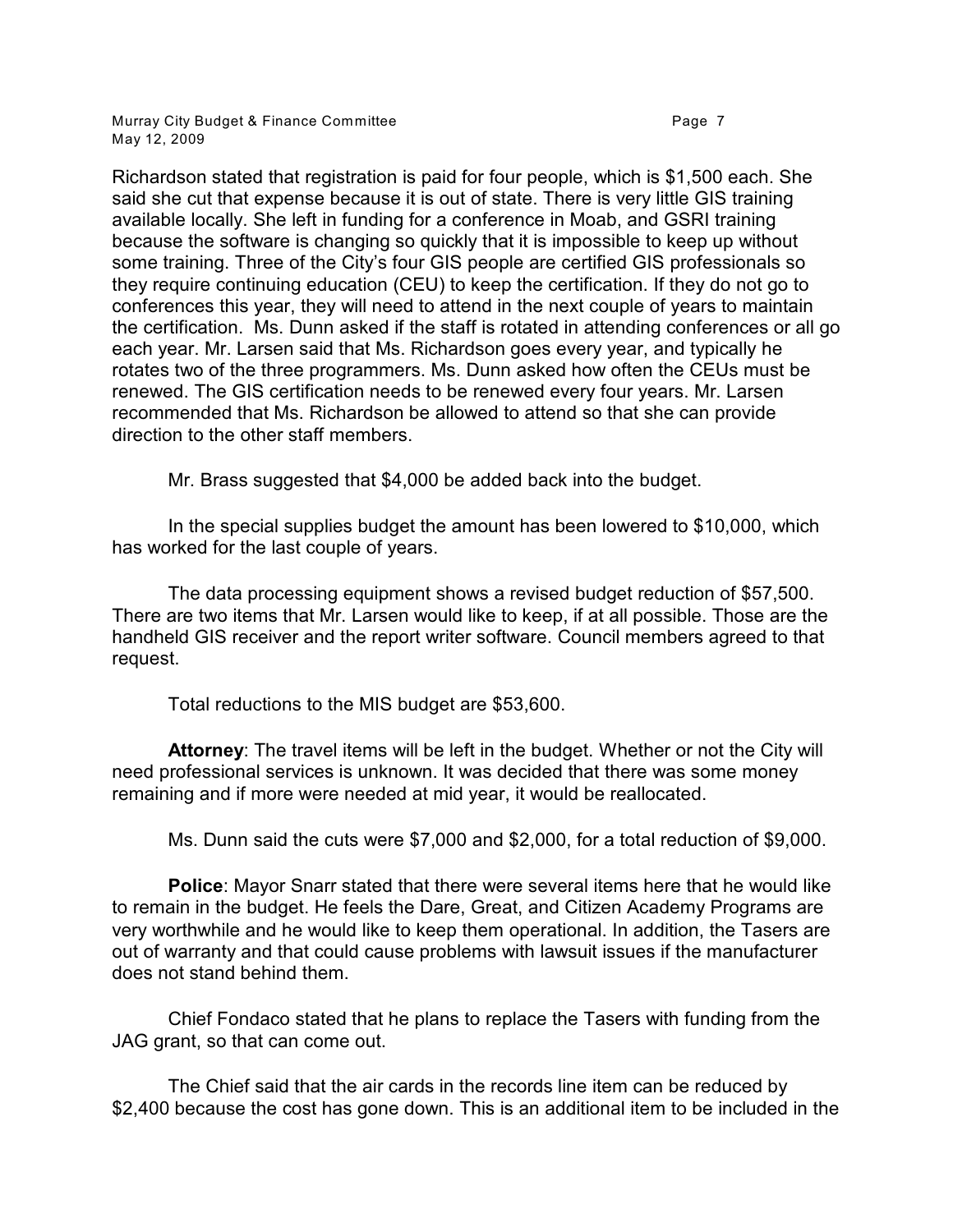Murray City Budget & Finance Committee **Page 1** 2012 1 2014 1 2019 1 2019 1 2019 1 2019 1 2019 1 2019 1 2019 1 20 May 12, 2009

cuts. The Chief would like to purchase the animal control vehicle because he has cut two K-9 trucks for the Mayor, and this would be a third vehicle. Eight vehicles are left in the budget, which is less than 10% of the fleet. Usually, the department is replacing 10 to 15 vehicles a year, so next year there will be a lot of vehicles to purchase to stay on track. The animal control vehicle has about 71,000 miles with no problems now, however, it will be in the budget next year.

Ms. Dunn said that she would like to remove it now and if at mid year there are problems, then the Council can discuss putting it back in.

Mr. Brass asked about the other items on the list. Chief Fondaco said the code books can be delayed and travel also. Training has been absorbed elsewhere.

Ms. Dunn asked the Chief about overtime and what could be cut there. He responded that he has historically been short on overtime funding, therefore, he left it as budgeted. He said that now he is down three officers, so shifts are being covered with flex time, which the officers are not happy about. Mandatory training must be covered too, which is 40 hours for each officer. He can tighten it as much as possible. On call hours are now overtime, too. Previously, any work up to 43 hours was straight time. That has changed, and more than 40 hours a week is overtime, time and a half. That has hurt the budget.

Chief Fondaco reminded the Council that the budget is overall higher, although, two of the Code Enforcement officers have been moved into the police budget.

Total police reductions are \$68,100. The budget is up 7% from actual spending last year, but about the same as the budget.

**Fire**: In the administration budget the office supplies have been reduced by \$2,000 and the travel can go back in. Chief Rodriguez said that the travel is for training in St. George, which was eliminated last year. Ms. Dunn said that would be added back into the budget. The Cadets' equipment will be reused so that money can be cut.

The suppression budget overtime was explained by Chief Rodriguez. He has decided to restructure staffing. The historical highest call volume is between 7:00 a.m. and 9:00 p.m. When hiring back, he will run short through the evening hours. The other option is not to fill sick leave and maintain a three-man company. Mr. Brass asked if this would impact public safety. The Chief said that suppression calls are when manpower is needed. He stated that he might need to come back and ask for additional money. He would like to run the program to see if it works. Ms. Dunn wondered if he went too deep on the cuts. He did not think so, for the plan he has outlined. Vacation and sick leave are the problem times. Mr. Brass pointed out that he need not wait until mid year if more funding is necessary.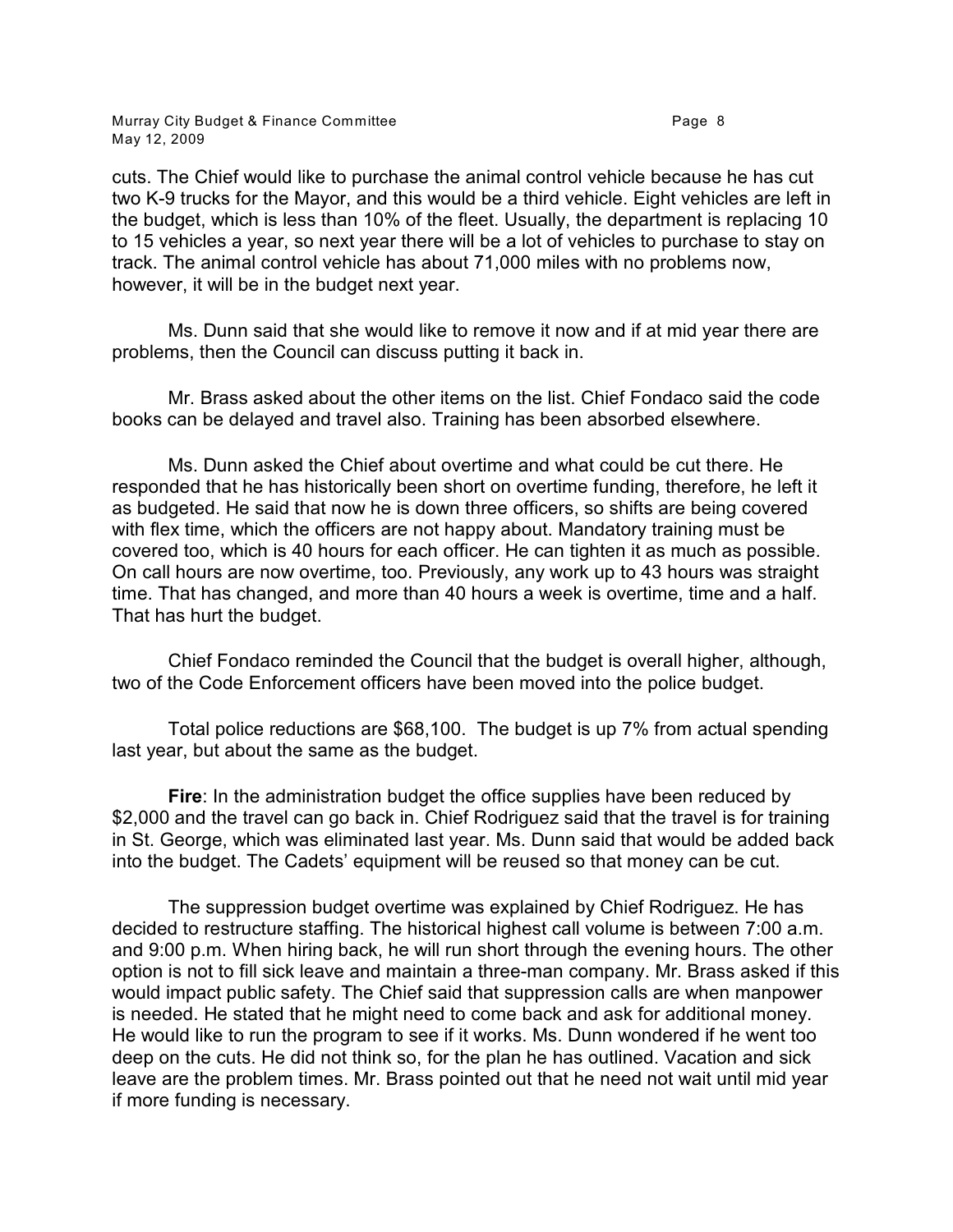Murray City Budget & Finance Committee **Page 9** Page 9 May 12, 2009

Ms. Dunn said the education and training money should be left in, as well as, the fire prevention and community events' money. Others agreed these were important. The special department supplies can be changed by adding half back in. Arson investigation will be fine as cut.

In the paramedic budget, the overtime cuts will be run on the same restructured staffing as described before. Ms. Dunn stated that the education and training can be restored. For ambulance operations, the Chief said cuts have been made in the amount of \$5,000, and the needs are unknown due to the age of the ambulance service. Ms. Dunn said it will be pulled, but if he needs it, come to the Council.

Total reductions from Fire will be \$59,250. That is 24% up from actual spending last year, and 18% down from budget.

**Public Services - Building Inspection**: Mr. Hill made an overall statement for his area pointing out that the reductions are listed by number and not prioritized. In light of the economy, the department is okay with all the listed cuts for a one year period of time. He expressed his concern for some items if it was necessary to go longer than one year. He agrees that if travel and training, education, and books and memberships could be restored those items educate the staff, and is part of what makes Murray good.

In building inspection, the uniform allowance can be cut for one year and the department will be fine.

The professional services line item has been cut a great deal and Mr. Hill believes with the reduction in building permits it will be okay. If there is a need for additional funds at mid year, then it will be requested. Ms. vonWeller said that if more is necessary, there will be additional revenue to offset it. Mr. Brass asked if the downtown plans have any bearing on those needs. He insisted it would be fine, for now.

**Roadways**: Travel and training will be back in for all the public services areas.

Mr. Hill informed the Council that for his accounts in the General Fund, these additional reductions amount to \$625,000 out of the budget. For perspective, travel amounted to about \$30,000 of that.

All other reductions in this account are fine.

**Shop & Garage**: No special notes, all cuts are fine.

**Engineer**: Add back in the books and subscriptions, travel, and education. The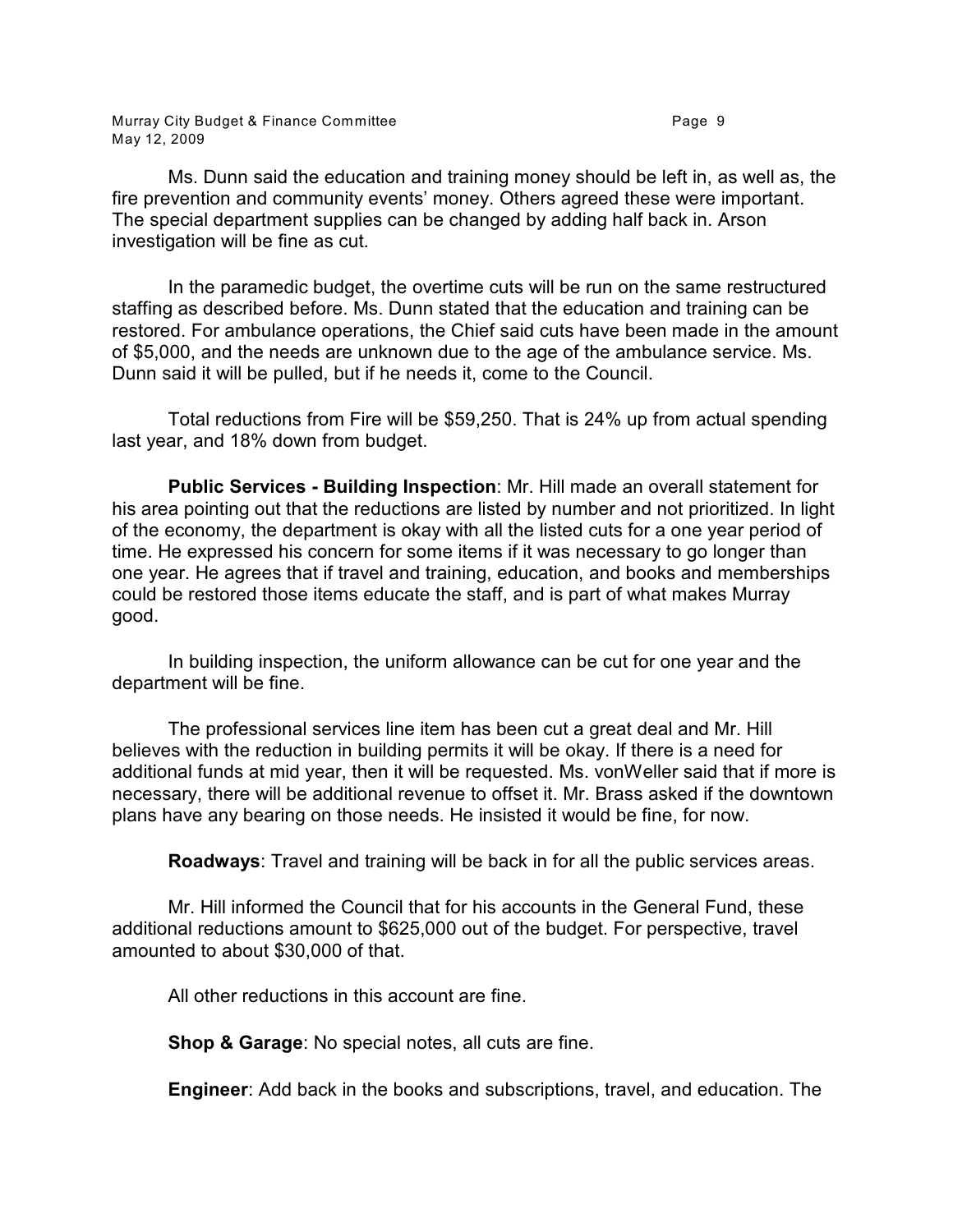Murray City Budget & Finance Committee **Page 10** Page 10 May 12, 2009

total reductions here will be \$22,200.

Ms. Dunn asked how many of the public service books and manuals are available on line. He responded that the books and subscriptions budget is tied into travel, because part of that is for memberships to organizations, which cover attendance to conferences. The other important items are code books that must be available.

**Murray Park:** Here again, the travel, education, and books will remain in the budget. Mr. Hill added that he would like to maintain the safety program, which is an incentive for the employees. Several people mentioned that the miscellaneous services budget, which covers the graffiti painting, should be left available, due to the fact that the graffiti problem has increased.

Mr. Brass commented that with people staying closer to home, because of the economy, Murray Park will get heavy usage. Anything that reduces the level of maintenance will be a problem later. Even on temporary employees, maybe half of that should be put back in the budget.

Ms. Dunn asked what the temporary employees mean to the Park. Mr. Hill stated that most of the work there is with temporary staff. He can try to get by with less, but there may be a slight decrease in the level of maintenance. The Council agreed that the temporary employees line item should not be cut. The special supply line is okay, because it was not all spent the previous year.

Mr. Hill commented that this was a good exercise, because it did cause the department heads to go back and look at historical numbers, which is not always done. Some cuts are good because the budget amounts have not always been spent.

Mr. Dredge stated that the total reductions for Murray Park are \$25,500.

**Park Center**: Ms. Dunn asked about the overtime and temporary employees. Mr. Hill offered that, historically, less has been spent on the temporary employees, and those cuts are okay.

The books, travel, and education will be left in the budget. Postage is being reduced and Ms. Griffiths asked if that accounts for increases in the postage amount.

Mr. Robertson asked about the pro shop line items and if that is a revenue source for the items sold. Mr. Hill said that it is for diapers, swim goggles, towels, and water bottles that are sold with a little mark up for profit. Ms. Dunn said that those should be left in, for the profit, and for the convenience to the public.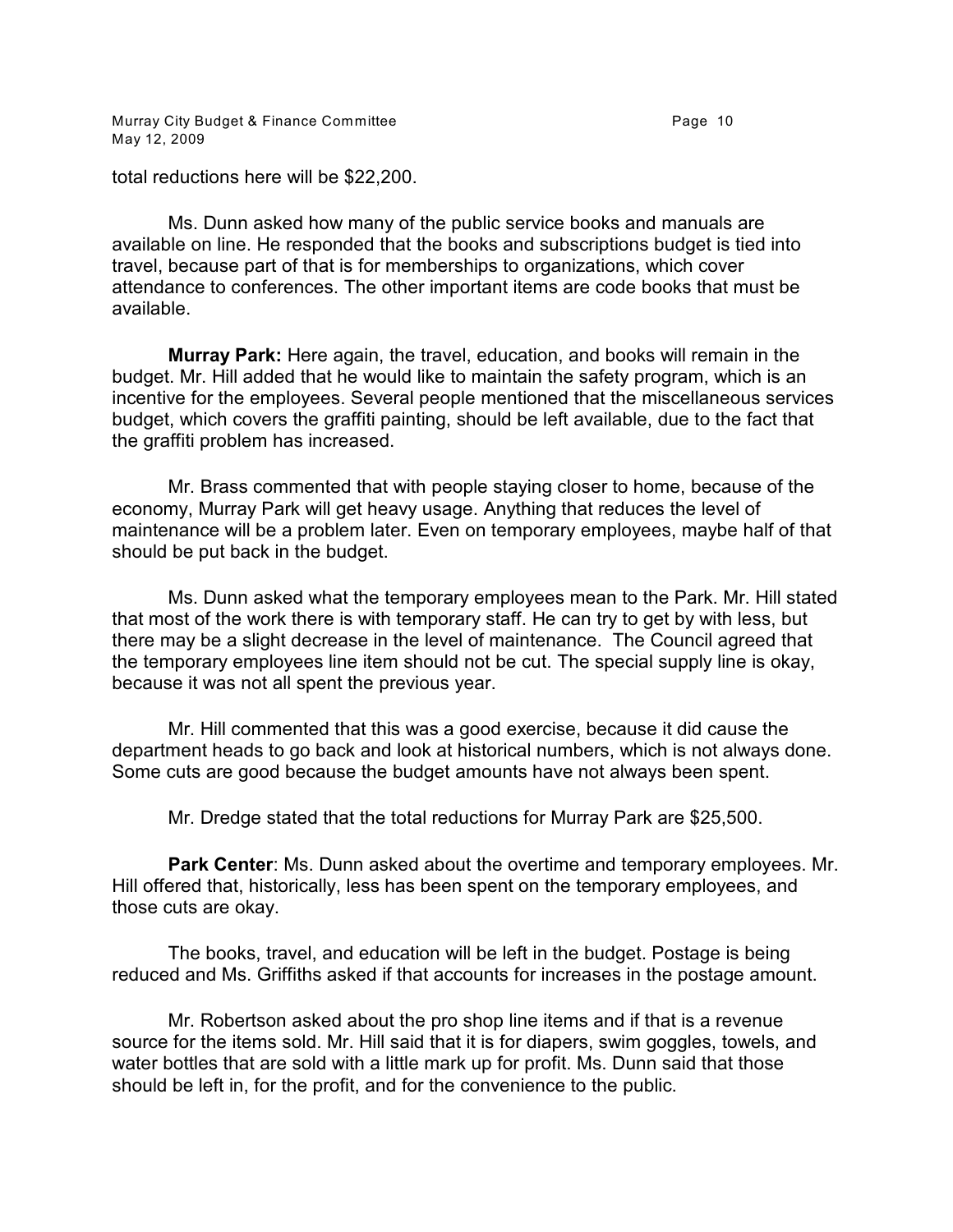Murray City Budget & Finance Committee **Page 11 Page 11** May 12, 2009

Total reductions are \$66,898.

**Participant Recreation**: Mr. Hill commented that he listed the Boys and Girls Club, because it is a contribution, however, he would prefer that it not be cut at all. From a recreation standpoint, the staff feels it provides a substantial benefit. Mr. Robertson added that by keeping one child out of trouble, like the Dare Program, it saves a lot of money later on.

Mr. Hill confirmed that it is okay to cut overtime and temporary employees, based on historic usage. Again, books, travel, and education will all be added back in.

The total amount reduced here is \$10,996.

**Cultural Arts**: The Mayor suggested that the City Float be left in the budget. Mr. Hill discovered that many cities cancelled their floats. He added that in a down economy, the citizens need to see some fun things. Other Council Members agreed with that thought. Mayor Snarr stated that we do own the Armory facility now and some people are using it to build floats. These folks cleaned it up in order to utilize it.

Ms. Dunn asked about the production and advertising line items. Mr. Hill said that the Murray Arts Council will be producing two plays next year, reducing the performances put on by Cultural Arts to one. The advertising will be reduced for the arts events. Ms. Dunn said that the \$5,000 for advertising can be left in.

Ms. Griffiths asked if there are any parts of the float that can be re utilized from year to year. Mr. Hill answered that it is contracted out to be built by someone else. The City does not actually own it. If they reuse parts then the bid for building is lower.

Total reduction will be \$10,000.

**Swimming Pool**: The chemical costs, and requirements from the county have changed this year, so that funding may be necessary. Everyone agreed to leave that money in the budget. Temporary employees can be cut. Pro shop items can be put back in, as was done in the Murray Park budget. It is an in and out account with a little profit.

Reductions will be \$7,800.

**Heritage Center**: Mr. Hill mentioned that the last item is program (#6250), which does not make sense to eliminate. That would do away with one bus trip. By not doing the one trip, the revenue corresponding to it is also eliminated.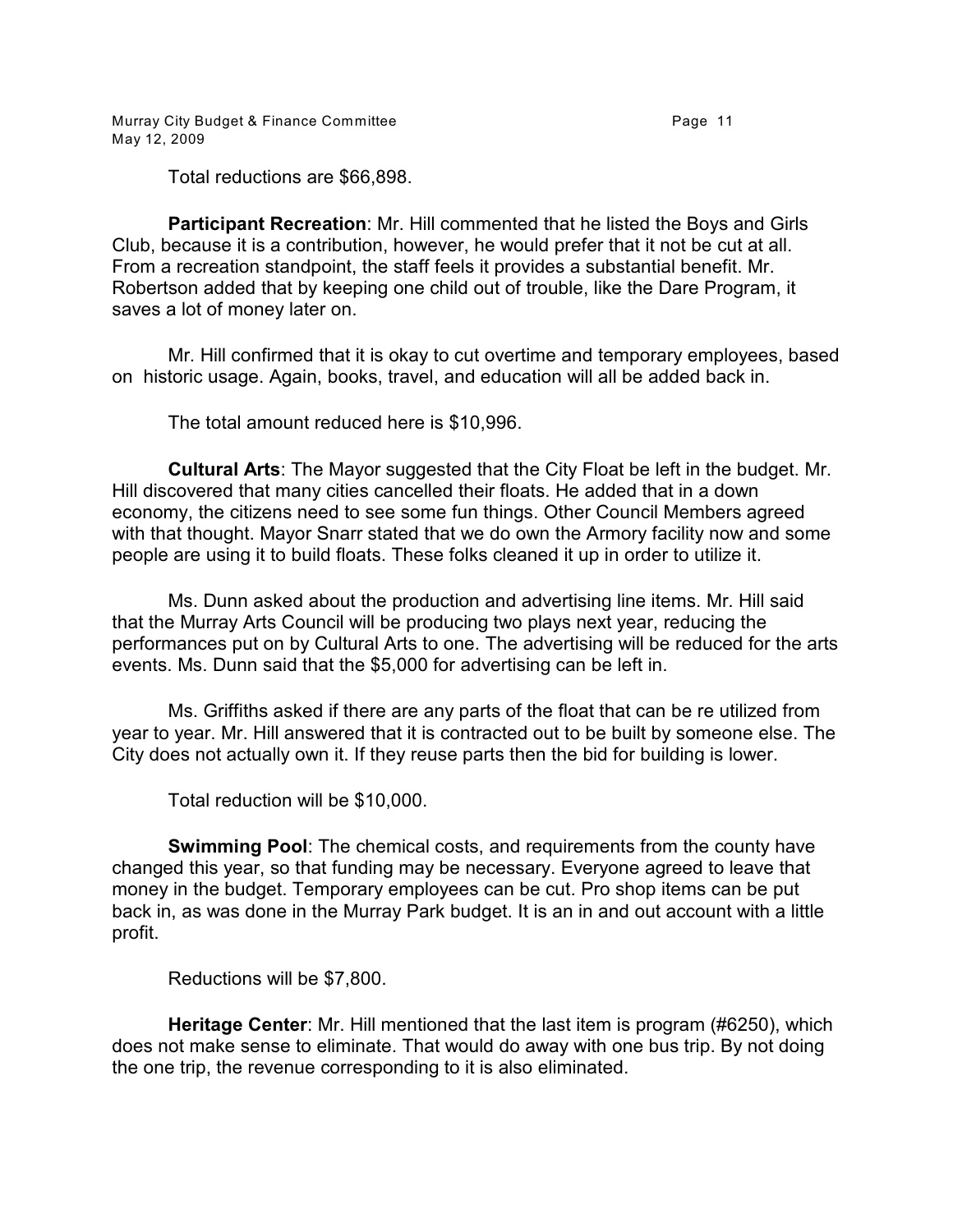Murray City Budget & Finance Committee **Page 12** Page 12 May 12, 2009

Education, books, and travel can all go back in. Mr. Hill pointed out that Ms. Gregory is a little nervous about the van. In the last year a lot more has been spent on repairs, and it may be something that the department will have to come back and request money for later. Mr. Brass observed that the maintenance line items total only \$5,000, so it may be wise to leave it all in. The van is used a lot. Others agreed with that.

The total cuts will be \$12,550.

**Cemetery**: The reductions here are all based on actual past usage. The education money will be left in, so the total reductions are \$11,800.

**Community and Economic Development**: Mr. Tingey said that he has tried to cut 5% overall and some of these items have been reduced to the bare minimum.

Ms. Dunn mentioned that travel will be back in.

Mayor Snarr said that the International Conference of Shopping Centers (ICSC) is not an important meeting to him. He does like to meet with General Growth. He and Mr. Tingey are going this year, however, he does not care about that for the coming year. Ms. Griffiths mentioned that she does not feel it is important for all the Council Members to go.

Ms. Wells reminded everyone that this is Mr. Tingey's first complete budget year, and some numbers may be unknown.

Mr. Brass confirmed that cuts to the Chamber of Commerce and Utah Economic Development Corporation are good, and the other items should be left in. All Council agreed with that.

The reductions amount to \$5,200.

Ms. Dunn asked Mr. Dredge for a total of all cuts at this point.

Following a short break the meeting resumed at 6:55 p.m.

From this meeting the budget reductions amounted to \$527,000.

**Road Construction**: Ms. Dunn asked the group if everyone agreed with the concept of taking \$500,000 from reserves for road projects. Mr. Brass stated that he feels it is cheaper to do roads now than it will be a year from now. Other Council Members agreed, and wanted to proceed with that plan.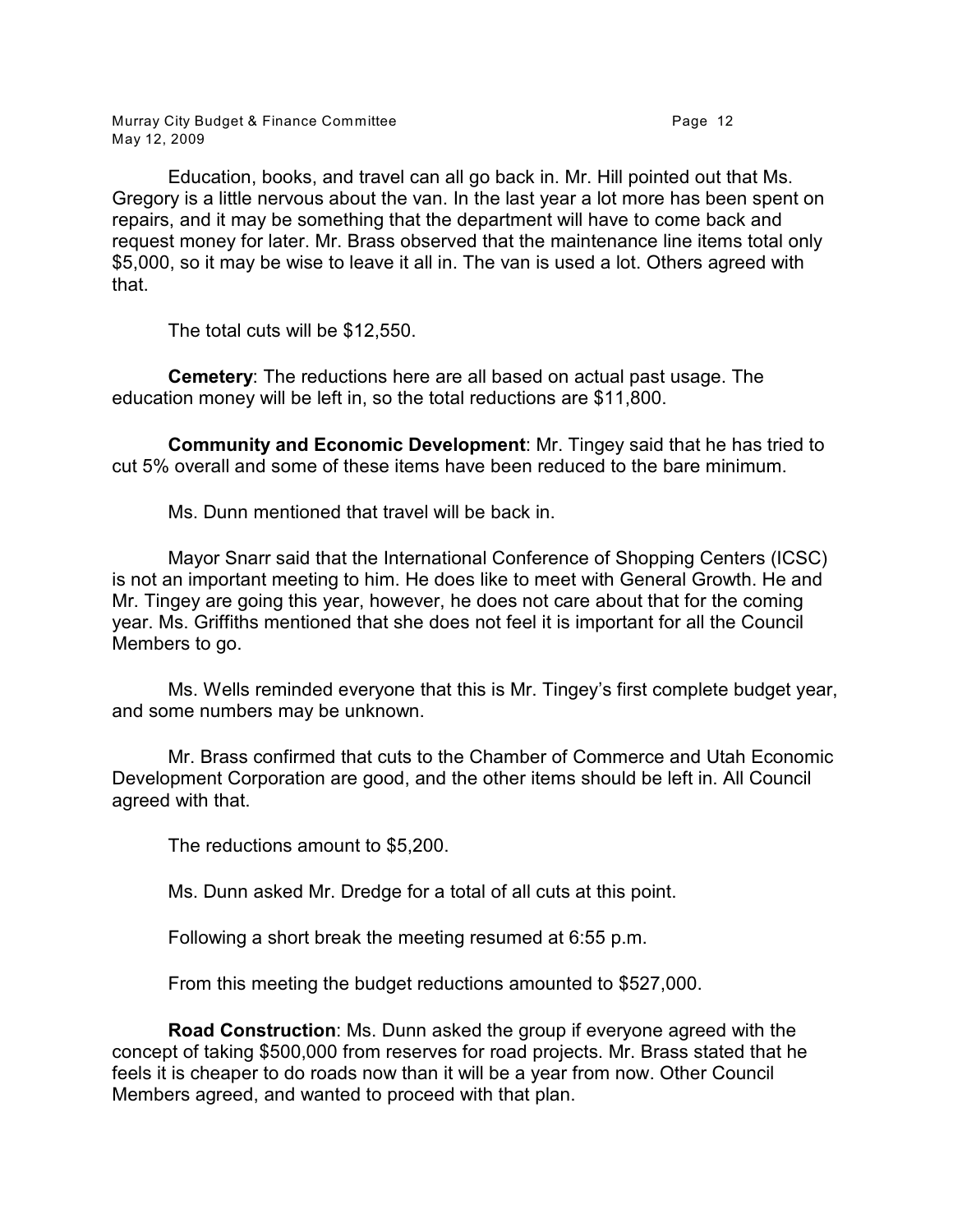Ms. Dunn asked how much money will come from the state in Class C road funds. Mr. Hill said the annual allocation is \$1. 5 million, however, the projections are for a 10% decrease. It will probably be more like \$1.35 million. The plan with the administration was for \$1.49 million, based on two projected refund amounts. One is a refund on the overpass, probably near \$150,000 to \$200,000. The other is about a \$150,000 refund for the signal at Fashion Boulevard. It may be closer to \$1.65 million, however, being conservative, the estimate is the \$1.49 million for the next fiscal year.

Mr. Stanger said the City recently modified the road count, which had not been updated since 2005, so the amount went from 142.5 up to 144.33 miles in the City. The next time a payment is received this new milage should be reflected in what is received. This was submitted the day before, and the payment should come in two months.

Ms. Dunn reviewed that there are \$1.49 million in Class C road funds, \$500,000 from reserves and \$527,000 from budget reductions. Of the \$527,000 her proposal would be to put an additional \$350,000 into roads, and put the remainder in a capital projects' fund (\$177,000), to be used in the later part of the next fiscal year. She would like that to be available through the beginning to mid part of the fiscal year, in case additional funds are required by the departments. Mr. Dredge agreed. Mr. Robertson thought that would be a good safety valve. If those funds are not needed in the departments, then it will be a good start on a capital projects' fund for the future, and the City can try to continue building on it. Ms. Wilson asked if that would be non specified capital projects. Ms. Dunn responded that it would.

Mr. Robertson said that he would not want to cut any more from road construction, due to the lower costs at this time.

Ms. Griffiths asked where the money would go, if additional funds come in, for example the possible \$1.65 million from the state. Would it go into road projects or capital projects? Ms. Dunn said that she would like that to go into roads. Others agreed.

**Class C Road Program**: Mr. Hill pointed out that projects have been proposed for the Class C road funds of \$1.49 million. The final payment will be made on the overpass bond, including the interest and trustees' fees. There is road salt of \$75,000 in the budget and four road projects:

- 5290 South, which was delayed from the current year budget.
- Allendale Drive overlay, after water and storm drains are completed.
- The Frontrunner project with betterments at Vine and railroad crossing. Mr. Stanger mentioned that UTA sent Murray \$137,000 rather than \$125,000.
- The bridge project at Main Street and Big Cottonwood Creek.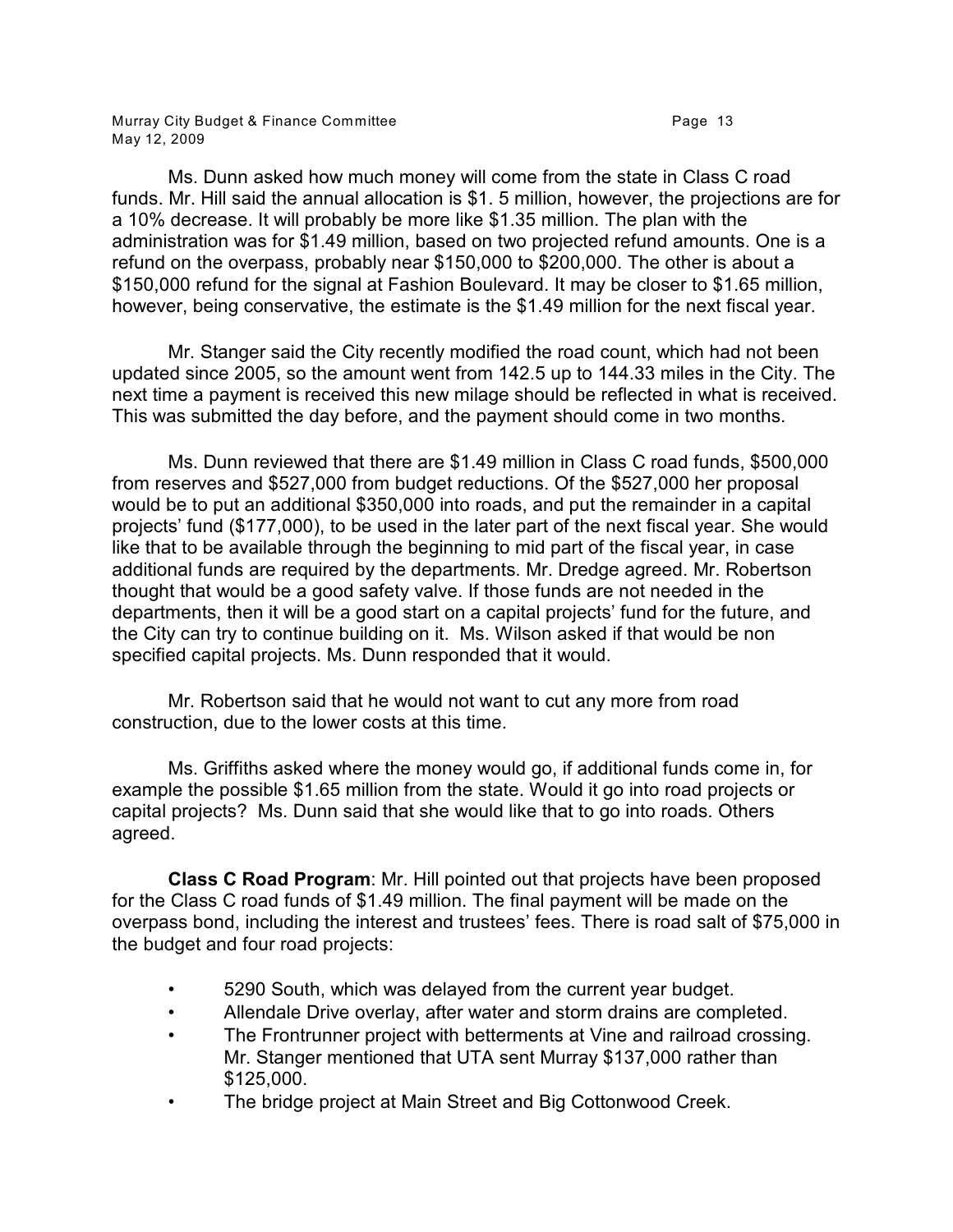**Road Construction Projects**: Ms. Dunn confirmed that there is \$850,000 for these projects. At the previous meeting, Mr. Hill distributed a list of road projects with estimated costs. She asked if there are roads not on the list that should be considered.

Mr. Hill mentioned that Lincoln Street is not on the list, however, Mr. Stanger has information on that one. Mr. Brass was interested in a proposal on that street. Mr. Stanger said that if Lincoln is rebuilt and realigned the estimated cost is \$146,000. It needs a new water line, and there is money in the water budget for that. To do an overlay in the position it is in now is \$43,000. The problem is that the road is on the right-of-way. The developers on the street have paid in for about 475 feet of curb, gutter, and sidewalk, and a total of 1600 feet is needed. The funds have been paid into the General fund.

Mr. Brass reported on a meeting with the Lincoln Street area homeowners several months back to talk about the overall impact, homes not selling, and a variety of things. They want an overlay, not curb, gutter, and sidewalks, mostly because there are one to two homes that if the road is realigned, then it would be right up against front porch steps. Mr. Stanger confirmed that those are the two homes on the corner, and one would not be able to park his car in the driveway if the curb, gutter, and sidewalk go in. The other one is not as bad. Resident, Mr. Klinge, stated that the owners did not want to pay the assessments. The new road would greatly improve the appearance, and help to sell some of the homes on Lincoln.

Mr. Hill shared his opinion on this matter. He said you can put in a water line and still do an overlay, however, an overlay will look good for a few years, but over time the edges will start to break up, and the drainage will not be dealt with. If \$43,000 is going to be invested, and the City has collected fees toward one third of the curb and gutter, he feels it makes more sense to put in another \$100,000 and have a street that will last 30 years. Mr. Stanger can work with the owners on alignment. Now, it is about 10 to 12 feet west of where it should be.

Mr. Brass would never argue against a better road. The people have been through a lot and if curb and gutter is the way to go, then it should be fixed.

Ms. Dunn asked if the road list took into consideration all districts. Mr. Hill said that when the short list was done, they considered where the most complaints were coming from, legitimate needs, and each district. Ms. Dunn also mentioned the roads that are connected in a particular neighborhood. Ms. vonWeller added that some of the roads on the list are for maintenance only, such as an overlay that will help roads last longer. Mr. Stanger suggested that the City needs to do more of that before they get to the point that they must be rebuilt. With sealers and overlays the dollars can go further.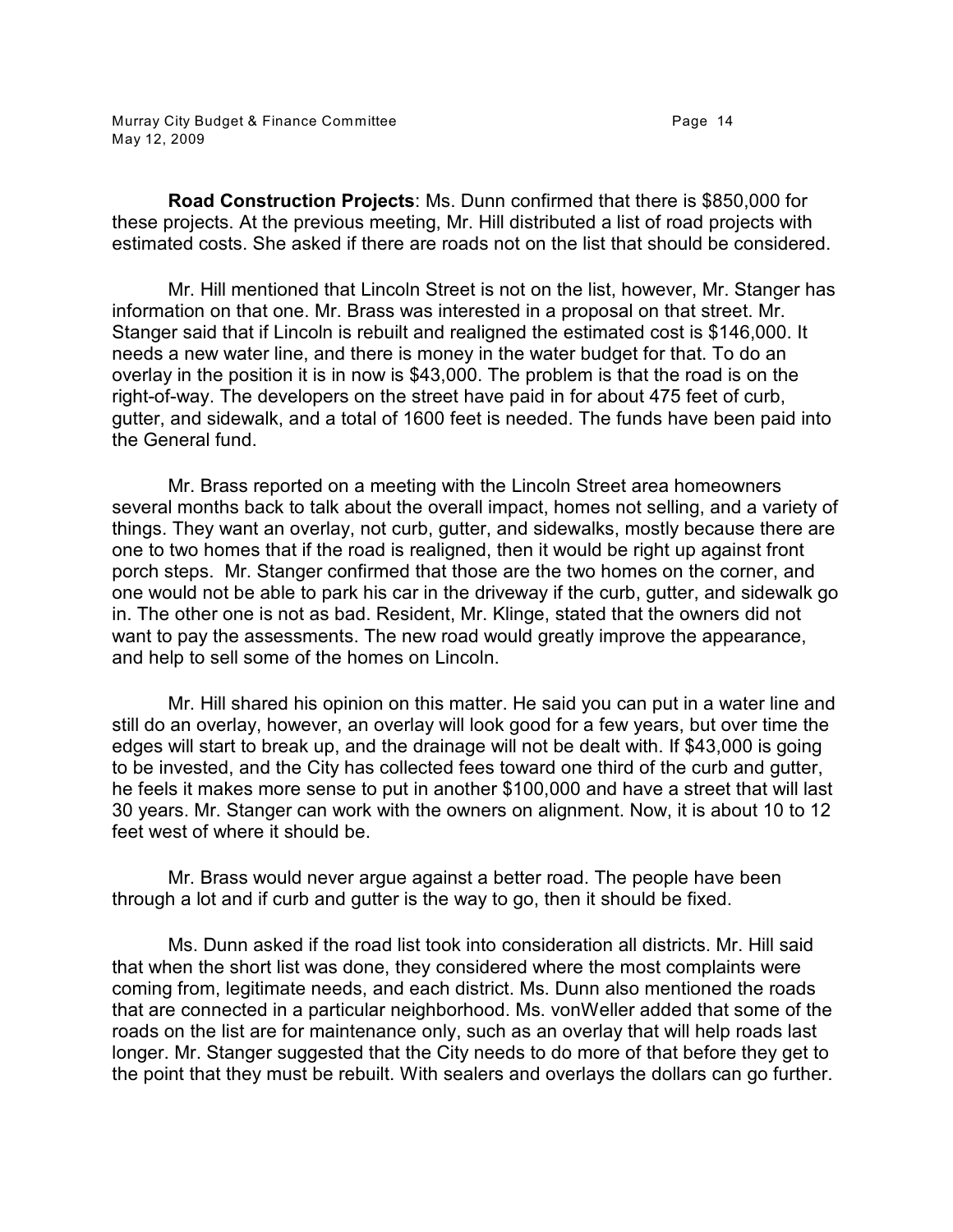Murray City Budget & Finance Committee **Page 15** Page 15 May 12, 2009

Ms. Dunn said that the list Mr. Hill put together has about \$1.2 million worth of road projects, not including Lincoln at \$150,000, for a total of \$1.35. With only \$850,000, Ms. Dunn suggested that each Council Member prioritize the roads in their district, realizing that some are connected.

Ms. Griffiths commented that the part of 1430 that needs the work is the section from Vine Street back to the new subdivision. Mr. Hill confirmed that is the only portion being done.

Ms. Dunn pointed out that New Haven is connected to Haven Chase and Havenoaks. Sanford is District 2. Silver Shadow is District 5. Walden Glen is District 1, as is Walden Wood, which is connected to Fairhaven. Creek View Circle is District 1 and it was an owner in this area that made a presentation during a Council meeting. Mr. Hill has spoken to her, and she is not happy with this small section, because this does not take care of the problem she would like to have repaired. To do the entire neighborhood would cost about \$500,000.

**District 5**: Ms. Dunn commented that Silver Shadow is awful. (\$199,640) She asked if it would make sense to leave out any of the Haven area roads to do part of the neighborhood. Mr. Hill said that New Haven (\$48,475) and Haven Chase (\$117,960) could be done and work back into the neighborhood another year.

**District 4**: Ms. Griffiths had only one road on the short list and it is her top priority. That is 1430 East. (\$93,235)

**District 3**: Mr. Brass also had only one street under discussion, and it is Lincoln Street. (\$150,000)

**District 2**: Sanford was the only road in Mr. Robertson's district. (\$240,800)

The total of the roads already mentioned is \$850,000.

Ms. Dunn said that there could be more money from refunds coming in. She suggested that she give up one project (considering the Haven area one project) and then see if the additional money becomes available. She would do whichever road is worse.

Mr. Brass said he thinks the Silver Shadow needs to be done first. And because the east side has had more attention allow something in District 1 to be done.

**District 1**: Mr. Dredge is trying not to make this a political battle and would prefer that the streets that are worse be done first. He asked Mr. Hill if enough of Creek View would be done to make a difference. He responded that it is a good sized section and is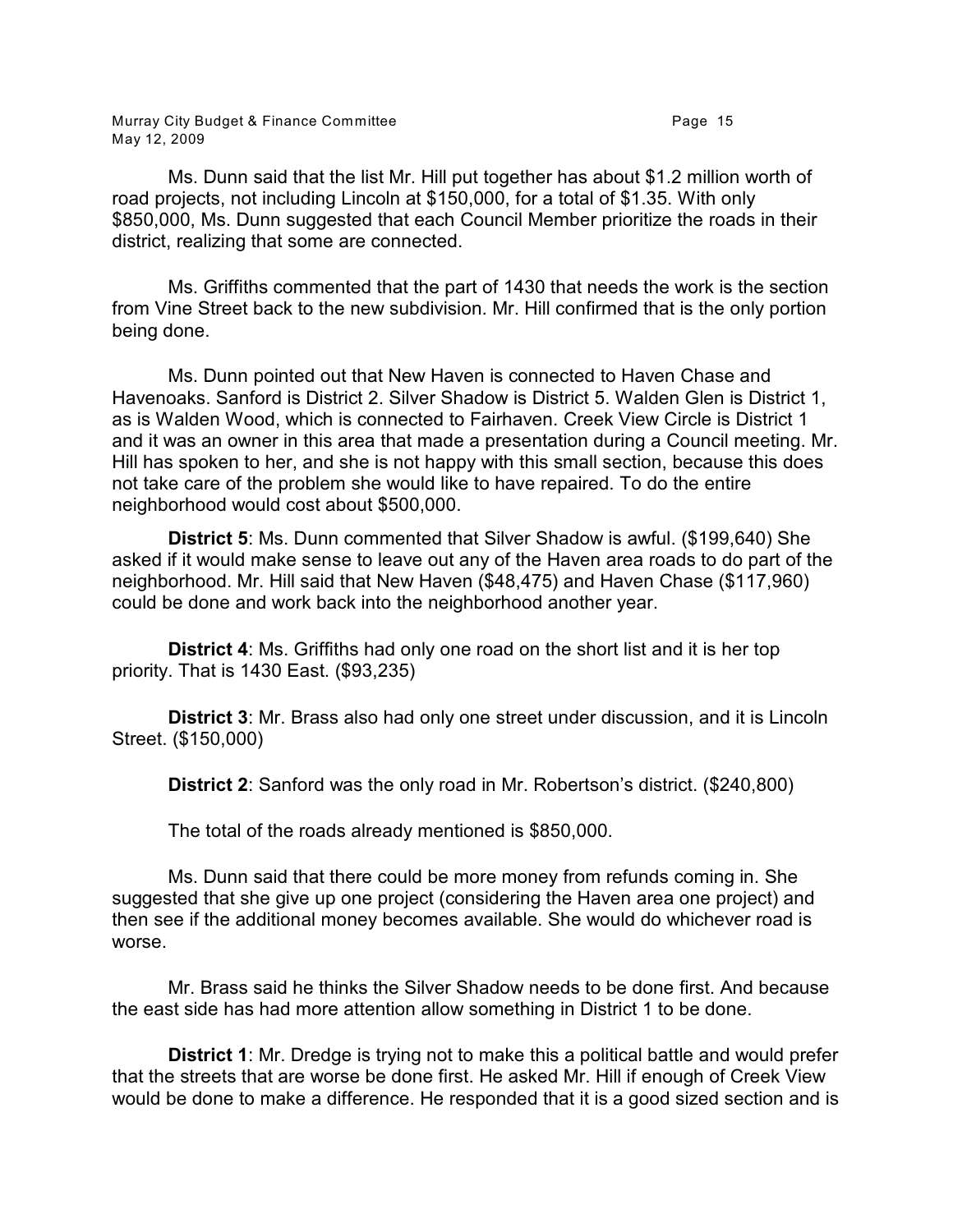Murray City Budget & Finance Committee **Page 16** Page 16 May 12, 2009

probably the worst of those in his district. (\$192,510)

Ms. Dunn agreed to give up the Haven area. (\$166,435) She would prefer to go a little deeper into the capital projects' fund and allow a District 1 project to be completed.

Mr. Dredge asked if it is better to do an overlay to keep roads from getting worse, or if it is preferable to do a complete rebuild on a failed road. Mr. Hill said that is a tough decision. Mr. Stanger said that some heavy patching could be done on Walden Wood, the first block on Walden Glen, and the rest could use an overlay. This would be less expensive.

Mr. Brass stated that Walden Glen and Walden Wood roads would be about the same as doing Creek View Circle. Mr. Stanger commented that Creek View Circle is the worst street in District 1.

The final road projects were decided to be:

|           | 1430 East            | \$93,235  |
|-----------|----------------------|-----------|
| $\bullet$ | Sanford              | \$240,800 |
| $\bullet$ | <b>Silver Shadow</b> | \$199,640 |
| $\bullet$ | Lincoln St.          | \$150,000 |
|           | Creek View Cir.      | \$192,510 |
|           |                      |           |

Ms. Dunn reviewed that these roads total approximately \$874,000 and patching can be done on other roads. If the other \$350,000 comes in then some of the Haven area can be done. The remaining money will go into the capital projects' fund, and can be worked with next year. She commented that she does not know how long these kinds of cuts can be made without eliminating payroll.

Mr. Stanger said that without the bond payment next year, there will be a couple of hundred thousand dollars more available.

Mr. Hill clarified that the budget for road construction has \$100,000 for sealer, so some roads that are not on this list may receive a seal coat. The same goes for heavy patching, which will improve some roads. He also pointed out the 1.5 ton truck was proposed to be eliminated, which could free up some additional dollars. The Council agreed to go ahead with the truck purchase. He also mentioned that a \$200,000 paver is really needed, but the department will carry out repairs and make it last another year.

Many projects are being bid less than the engineers estimate. Mr. Stanger said that a storm drain on Allendale was estimated at about \$400,000 and the bid came in at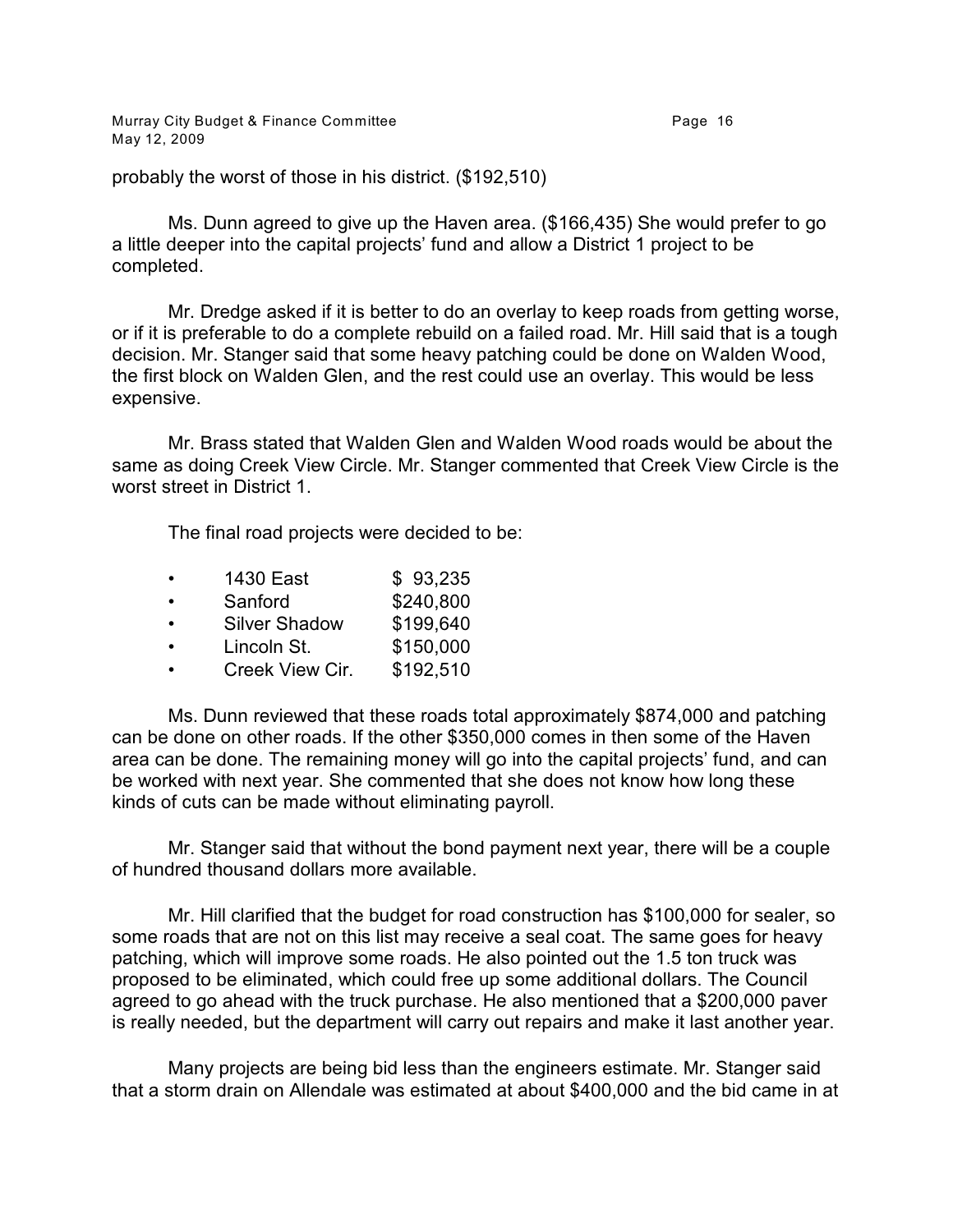Murray City Budget & Finance Committee **Page 17** Page 17 May 12, 2009

\$274,000. Mr. Brass commented that will give the City a cushion. Ms. Dunn said that if that sort of bidding occurs, use the extra money to repair other streets. There is no need to get the Council approval.

Mr. Dredge said that the proposed cuts came in at \$834,000 and the Council cut \$530,000, maintaining 64% of the suggested decreases.

**Enterprise Funds**: Mr. Hill expressed his thoughts on the enterprise funds. Looking at water, there is a \$6 million reserve, and about \$2 million will be utilized for the automatic meters. Lists of suggested cuts adds up to about \$250,000, which really delays the costs of equipment to next year, when the expense will be higher.

Ms. Dunn said that the enterprise funds cannot be treated the same way as the General Fund Departments. These are independent businesses where there may be an opportunity to make some cuts and build reserves for the future. If cuts do not make sense, then do not make them.

Mr. Brass stated that rate increases are built in and these funds should be fine. For clarification, in water, with the new meters, the sewer will have realistic readings and more revenue may be recovered. This is an investment, with the possibility of more revenue.

Mr. Dredge said the concept is to limit the institutional creep upwards in budgets.

Ms. Dunn asked that the directors report back to the Council what is being cut in the enterprise funds and what amounts will be added to reserves. It will be left up to them.

**Central Garage**: This was overlooked, however, Mr. Hill pointed out that there were some proposed cuts there. Ms. vonWeller stated that only one compressor would be purchased and the water department will help with the air lines. There is no need for travel, and books will be added back in.

Total cuts amount to \$18,000. That can go into roads and capital projects.

**Shop & Garage**: Ms. vonWeller said that all cuts are for building maintenance and should not make any difference. It has been taken out and added into the computations.

There being no further business, Chairman Dunn adjourned the Budget and Finance meeting at 8:02 p.m.

> Janet M. Lopez Council Office Administrator